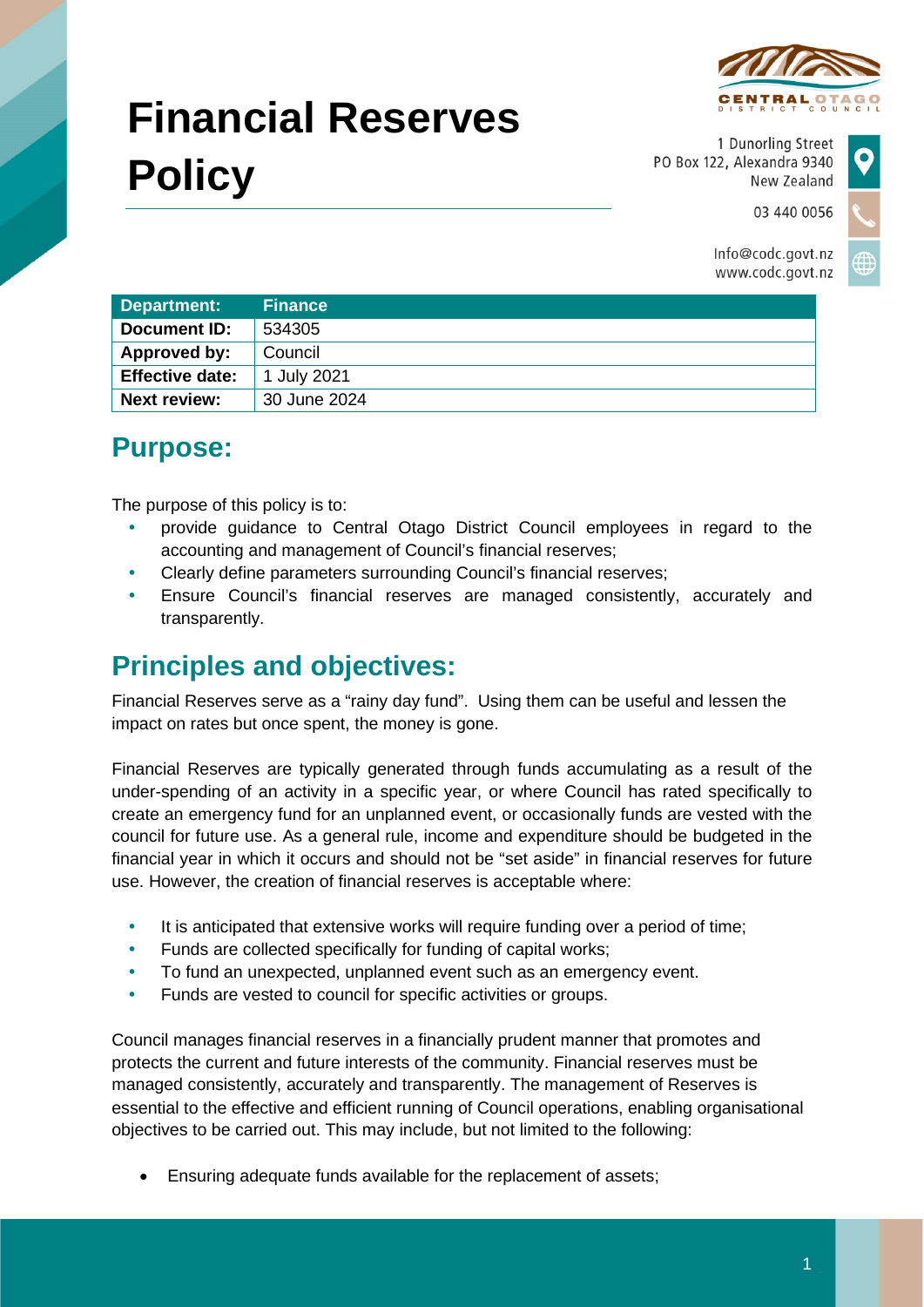

- Maintaining appropriate intergenerational equity for the funding of assets and large projects
- Balancing the budget across years
- Managing unplanned events such as a rain event or the impact of a pandemic
- Managing unplanned expenditure requests from staff or the community.

#### **Additional Information**



The balance of financial reserve accounts may go into deficit where Council elects to fund an activity in advance and then rate to restore the reserve back to nil across the years to support intergenerational equity.

#### **Scope and background:**

Council is required to maintain a range of financial reserves and has also chosen to create financial reserves for the purpose of separately managing funds and for providing into the future. Over time these funds have accumulated and amount to significant sums. It is therefore important that they are managed consistently, accurately, and transparently.

The policy excludes non-cash reserves such as revaluation reserves. It also excludes restricted reserves that are subject to specific conditions which are binding by Council and which may not be revised by Council without reference to a third party.

This policy therefore excludes:

- **Revaluations reserves;** created to account for movements in the fair value of assets – see Council's Accounting Policies.
- **Depreciation Reserves;** created to fund renewals see Council's Financial Strategy
- **Development and Financial Contributions Reserves;** created to fund growth see Council's Development and Financial Contributions Policy.
- **Endowment Land Reserves** which may contain specific use or terms, including the use of interest earned during the life of the reserve.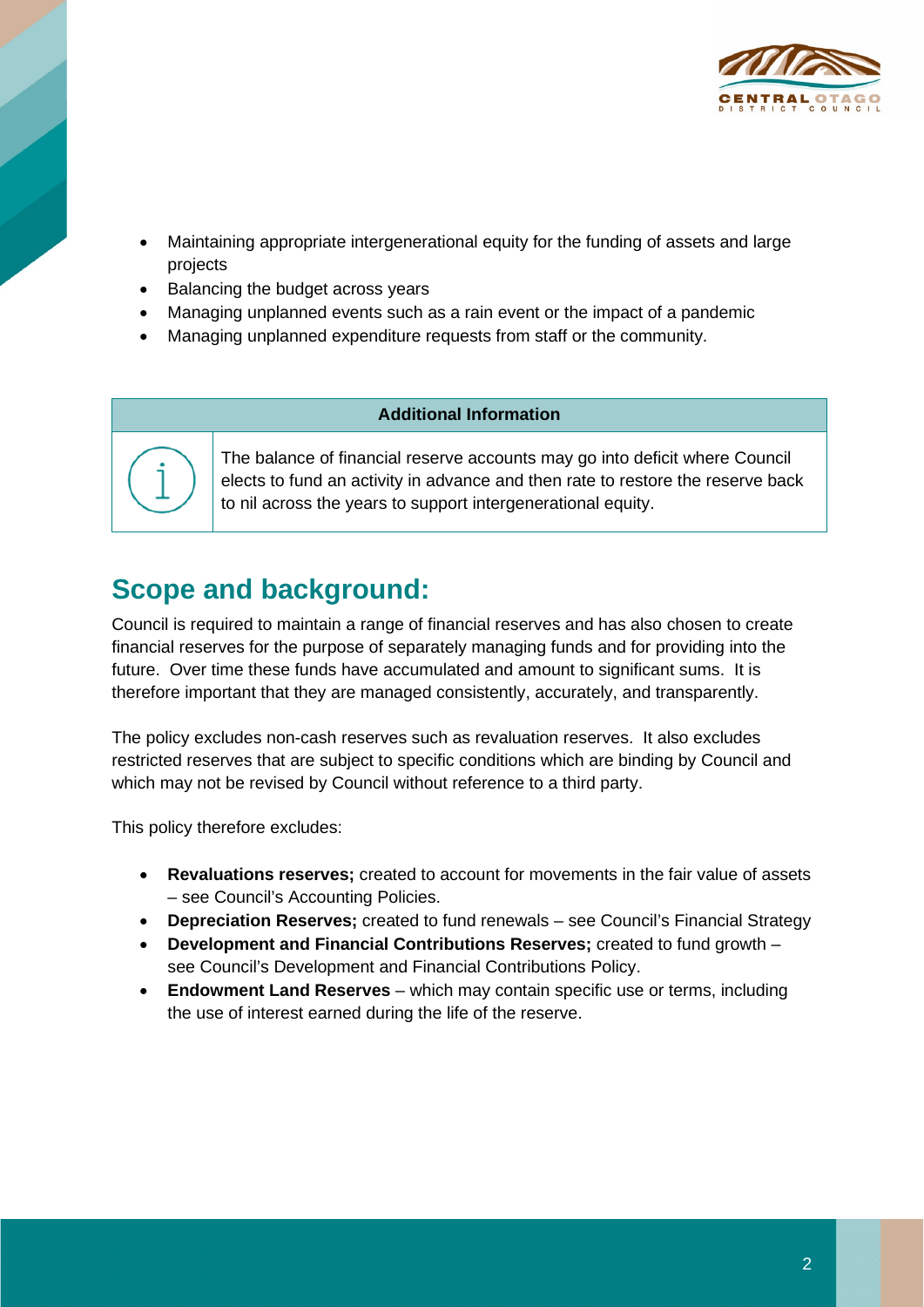

#### **Definitions:**

| Word or phrase             | <b>Definition</b>                                                                                                                                                                                                                                                                                                                                                                                                                                                                                                         |
|----------------------------|---------------------------------------------------------------------------------------------------------------------------------------------------------------------------------------------------------------------------------------------------------------------------------------------------------------------------------------------------------------------------------------------------------------------------------------------------------------------------------------------------------------------------|
| <b>Financial Reserves</b>  | Funds that have been set aside from operating and capital funding<br>programmes for future funding of projects or activities. Or it may be<br>that Council intentionally created financial reserves that have been<br>established to manage activities that have a specific purpose. Council<br>and community boards may also elect to use financial reserves to<br>offset the cost of rate increases.<br>From an accounting perspective the value of these funds is recorded<br>in equity balance sheet ledger accounts. |
| <b>Targeted Reserve</b>    | A financial reserve that has been collected as the result of a specified<br>activity.                                                                                                                                                                                                                                                                                                                                                                                                                                     |
| <b>General Reserve</b>     | Financial reserves that have been collected for general activities that<br>are not targeted or specified.                                                                                                                                                                                                                                                                                                                                                                                                                 |
| <b>Ward-based reserves</b> | Financial reserves which can be either targeted or general, but are<br>defined by the ward in which they are collected in.                                                                                                                                                                                                                                                                                                                                                                                                |
| <b>Emergency Reserves</b>  | Financial reserves which are collected in advance to build a reserve of<br>cash, either to restore specified assets after an unplanned event such<br>as Emergency Roading Reserve, or they may be collected to subsidise<br>costs post a pandemic as per the Emergency Event Policy.                                                                                                                                                                                                                                      |

#### **Policy:**

- Authority to use financial reserves is as per Council's and Community Boards Register of Delegations to Community Boards, Portfolios, Committees and the Chief Executive Officer.
- Where possible the use of a financial reserve should be proposed and planned for as part of the annual planning process.
- Where the use of a financial reserve being sought is from a targeted reserve, the purpose being used must be in line with the activity it was collected for in the first instance.
- Where the use of a financial reserve being sought is from a ward-based reserve, the purpose being used must be in line with the activity it was collected for in the first instance and within the ward that collected the funds.
- When the use of a financial reserve is being proposed and has not been planned for, the Finance Manager or the Executive Manager, Corporate Services must be notified